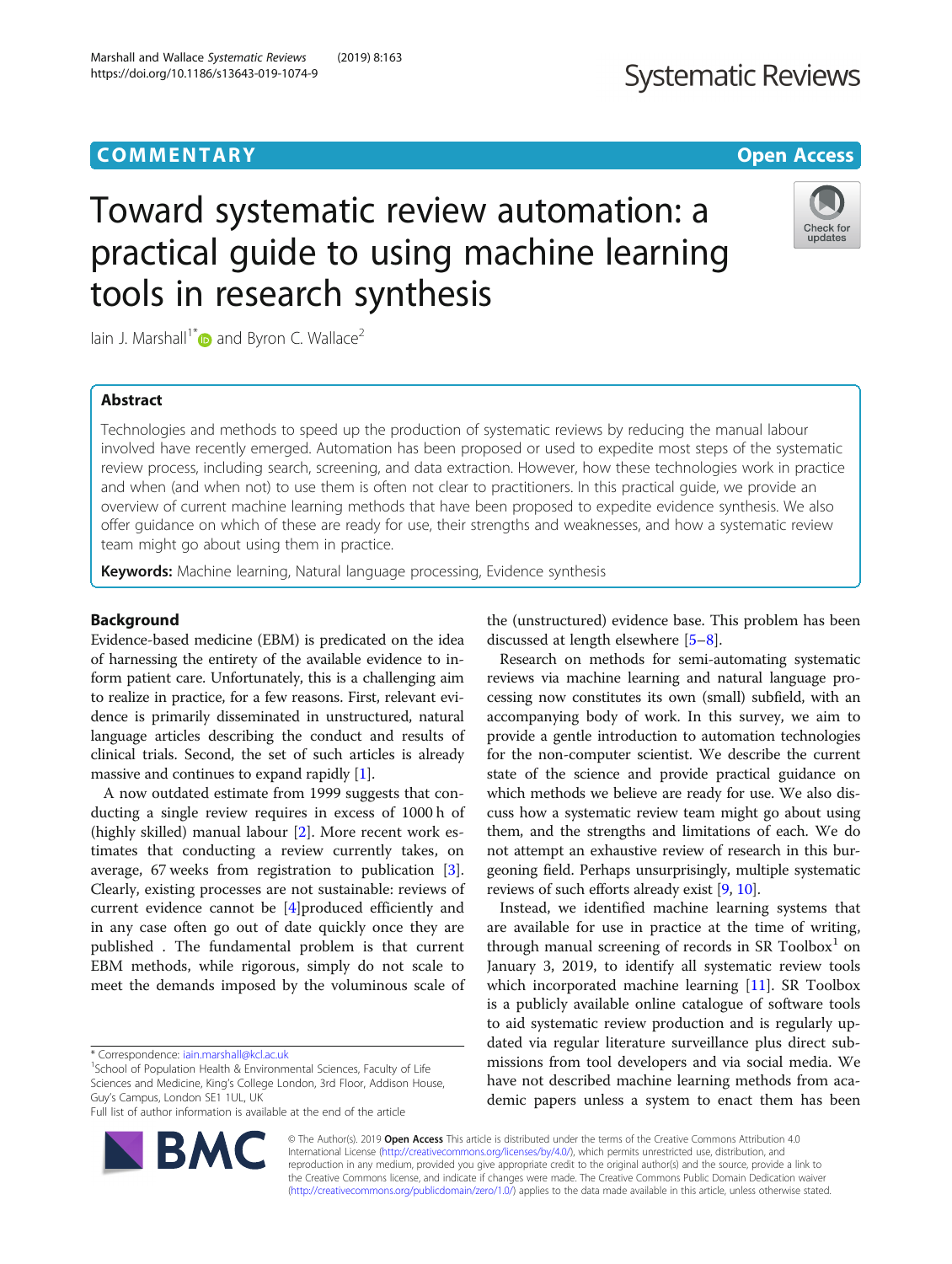made available; we likewise have not described (the very large number of) software tools for facilitating systematic reviews unless they make use of machine learning.

#### Box 1 Glossary of terms used in systematic review automation

Natural language processing: computational methods for automatically processing and analysing 'natural' (i.e. human) language texts

Crowd-sourcing: decomposing work into micro-tasks to be performed by distributed workers

Micro-tasks: discrete units of work that together complete a larger undertaking

- Semi-automation: using machine learning to expedite tasks, rather than complete them
- Human-in-the-loop: workflows in which humans remain involved, rather than being replaced
- Supervised learning: estimating model parameters using manually labelled data

Distantly supervised: learning from pseudo, noisy 'labels' derived

automatically by applying rules to existing databases or other structured data

Unsupervised: learning without any labels (e.g. clustering data)

## Machine learning and natural language processing methods: an introduction

### Text classification and data extraction: the key tasks for reviewers

The core natural language processing (NLP) technologies used in systematic reviews are text classification and data extraction. Text classification concerns models that can automatically sort documents (here, article abstracts, full texts, or pieces of text within these) into predefined categories of interest (e.g. report of RCT vs. not). Data extraction models attempt to identify snippets of text or individual words/numbers that correspond to a particular variable of interest (e.g. extracting the number of people randomized from a clinical trial report).

The most prominent example of text classification in the review pipeline is abstract screening: determining whether individual articles within a candidate set meet the inclusion criteria for a particular review on the basis of their abstracts (and later full texts). In practice, many machine learning systems can additionally estimate a probability that a document should be included (rather than a binary include/exclude decision). These probabilities can be used to automatically rank documents from most to least relevant, thus potentially allowing the human reviewer to identify the studies to include much earlier in the screening process.

Following the screening, reviewers extract the data elements that are relevant to their review. These are naturally viewed as individual data extraction tasks. Data of interest may include numerical data such as study sample sizes and odds ratios, as well as textual data, e.g. snippets of text describing the study randomization procedure or the study population.

Risk of bias assessment is interesting in that it entails both a data extraction task (identifying snippets of text in the article as relevant for bias assessment) and a final classification of an article as being at high or low risk for each type of bias assessed [\[12\]](#page-8-0).

State-of-the-art methods for both text classification and data extraction use machine learning (ML) techniques, rather than, e.g. rule-based methods. In ML, one writes programs that specify parameterized models to perform particular tasks; these parameters are then estimated using (ideally large) datasets. In practice, ML methods resemble statistical models used in epidemiological research (e.g. logistic regression is a common method in both disciplines).

We show a simple example of how machine learning could be used to automate the classification of articles as being RCTs or not in Fig. [1](#page-2-0). First, a training set of documents is obtained. This set will be manually labelled for the variable of interest (e.g. as an 'included study' or 'excluded study').

Next, documents are vectorized, i.e. transformed into high-dimensional points that are represented by sequences of numbers. A simple, common representation is known as a bag of words (see Fig. [2](#page-3-0)). In this approach, a matrix is constructed in which rows are documents and each column corresponds to a unique word. Documents may then be represented in rows by 1's and 0's, indicating the presence or absence of each word, respectively.<sup>2</sup> The resultant matrix will be *sparse* (i.e. consist mostly of 0's and relatively few 1's), as any individual document will contain a small fraction of the full vocabulary.<sup>3</sup>

Next, weights (or coefficients) for each word are 'learned' (estimated) from the training set. Intuitively for this task, we want to learn which words make a document more, or less, likely to be an RCT. Words which lower the likelihood of being an RCT should have negative weights; those which increase the likelihood (such as 'random' or 'randomly') should have positive weights. In our running example, the model coefficients correspond to the parameters of a logistic regression model. These are typically estimated ('learned') via gradient descent-based methods.

Once the coefficients are learned, they can easily be applied to a new, unlabelled document to predict the label. The new document is vectorized in an identical way to the training documents. The document vector is

Machine learning: computer algorithms which 'learn' to perform a specific task through statistical modelling of (typically large amounts of) data

Text classification: automated categorization of documents into groups of interest

Data extraction: the task of identifying key bits of structured information from texts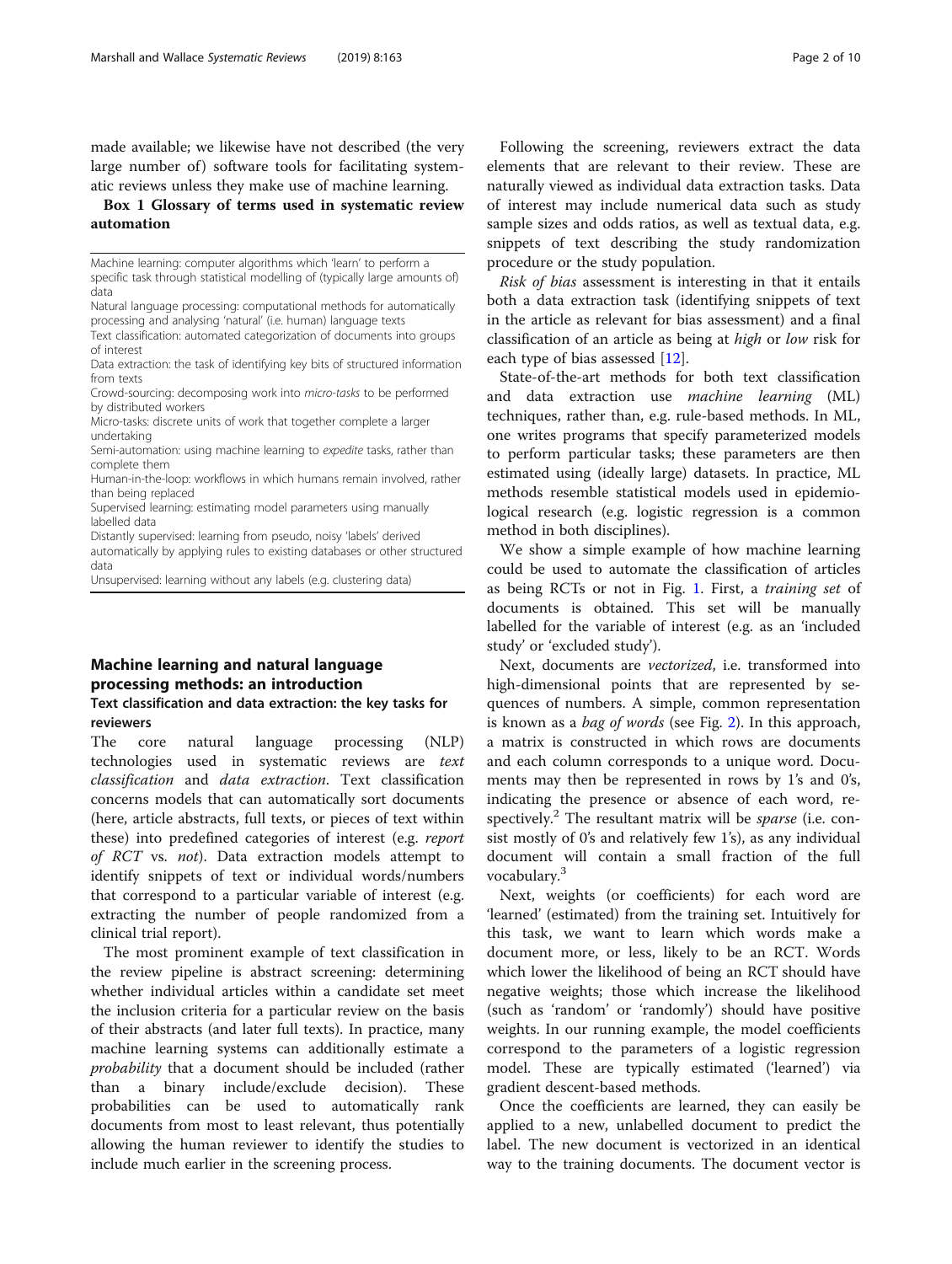<span id="page-2-0"></span>

then multiplied $4$  by the previously learned coefficients, and transformed to a probability via the sigmoid function.

Many state-of-the-art systems use more complex models than logistic regression (and in particular more sophisticated methods for representing documents [\[13](#page-8-0)], obtaining coefficients [\[14](#page-8-0)], or both [\[15](#page-8-0)]). Neural network-based approaches in particular have re-emerged as the dominant model class. Such models are composed of multiple layers, each with its own set of parameters. We do not describe these methods in detail here, $5$  but the general principle is the same: patterns are learned from numerical representations of documents with known labels, and then, these patterns can be applied to new documents to predict the label. In general, these more complex methods achieve (often modest) improvements in predictive accuracy compared with logistic regression, at the expense of computational and methodological complexity.

Methods for automating (or semi-automating) data extraction have been well explored, but for practical use remain less mature than automated screening technologies. Such systems typically operate over either abstracts or full-text articles and aim to extract a defined set of variables from the document.

At its most basic, data extraction can be seen as a type of text classification problem, in which individual words (known as tokens) are classified as relevant or not within a document. Rather than translating the full document into a vector, a data extraction system might encode the word itself, plus additional contextual information (for example, nearby surrounding words and position in the document).

Given such a vector representation of the word at position t in document x (notated as  $x_t$ ), an extraction system should output a label that indicates whether or not this word belongs to a data type of interest (i.e. something to be extracted). For example, we may want to extract study sample sizes. Doing so may entail converting numbers written in English to numerals and then labelling (or 'tagging') all numbers on the basis of feature vectors that encode properties that might be useful for making this prediction (e.g. the value of the number, words that precede and follow it, and so on). This is depicted in Fig. [3.](#page-4-0) Here, the 'target' token ('100') is labelled as 1, and others as 0.

Such a token by token classification approach often fails to capitalize on the inherently structured nature of language and documents. For example, consider a model for extracting snippets of text that describe the study population, intervention/comparators, and outcomes (i.e. PICO elements), respectively. Labelling words independently of one another would fail to take into account the observation that adjacent words will have a tendency to share designations: if the word at position  $t$ is part of a description of the study population, that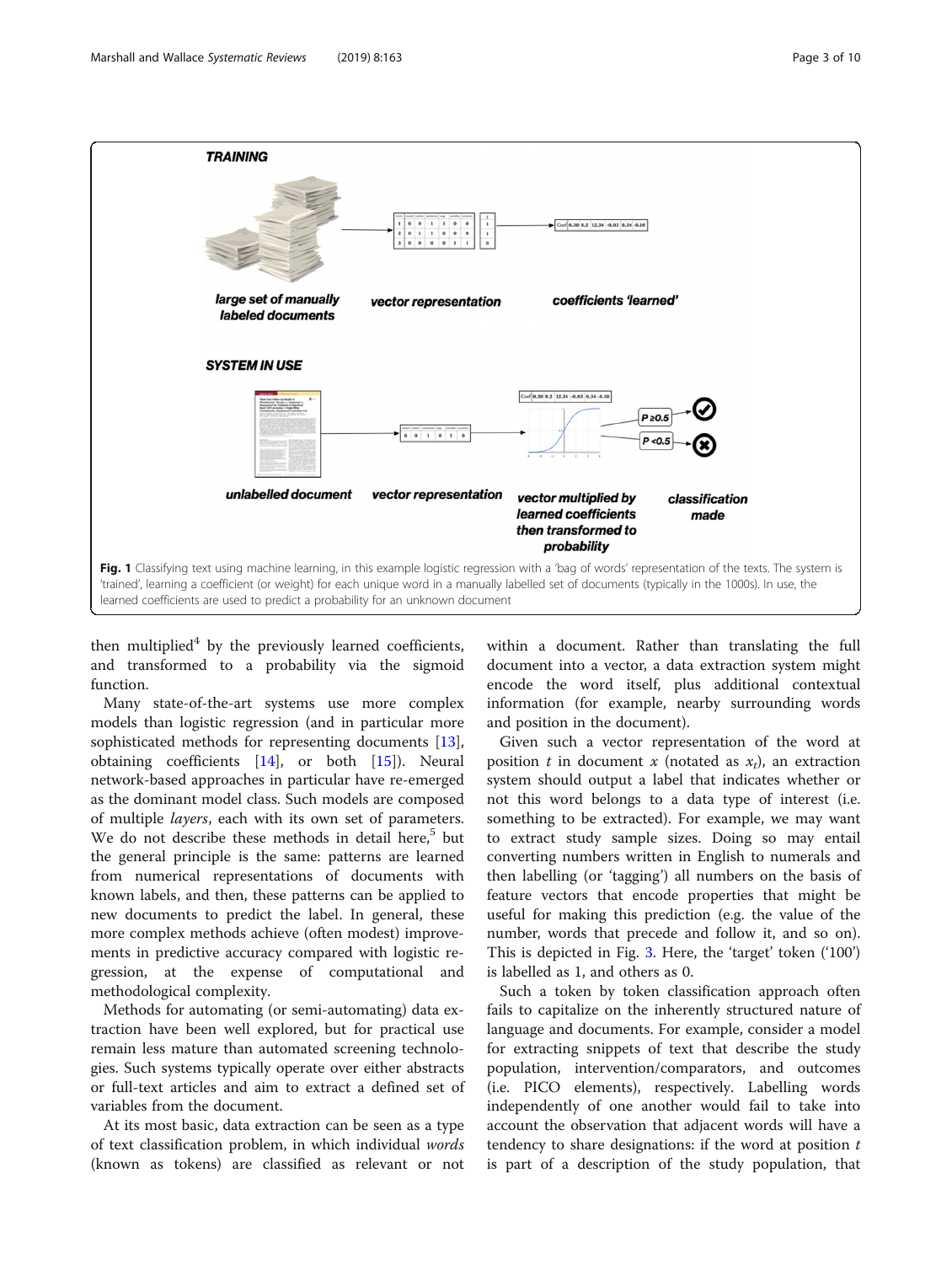<span id="page-3-0"></span>

| "bag of words" model (feature matrix)                                                                                                                                                                                                                                                                                                                                                                                                                                                                                                                                                                                                                                                                                                         |          |              |            |              |            |            |          | manual labels |
|-----------------------------------------------------------------------------------------------------------------------------------------------------------------------------------------------------------------------------------------------------------------------------------------------------------------------------------------------------------------------------------------------------------------------------------------------------------------------------------------------------------------------------------------------------------------------------------------------------------------------------------------------------------------------------------------------------------------------------------------------|----------|--------------|------------|--------------|------------|------------|----------|---------------|
| Article                                                                                                                                                                                                                                                                                                                                                                                                                                                                                                                                                                                                                                                                                                                                       | ramipril | random       | randomized | range        | ranitidine | systematic | $\cdots$ | Relevant?     |
| 1                                                                                                                                                                                                                                                                                                                                                                                                                                                                                                                                                                                                                                                                                                                                             | 0        | $\theta$     | 1          | 1            | 0          | $\theta$   |          | 1             |
| 2                                                                                                                                                                                                                                                                                                                                                                                                                                                                                                                                                                                                                                                                                                                                             | $\theta$ | 1            | 1          | $\Omega$     | $\theta$   | $\Omega$   | $\cdots$ | 1             |
| 3                                                                                                                                                                                                                                                                                                                                                                                                                                                                                                                                                                                                                                                                                                                                             | 0        | $\mathbf{0}$ | $\Omega$   | $\mathbf{0}$ | 1          | 1          |          | $\bf{0}$      |
|                                                                                                                                                                                                                                                                                                                                                                                                                                                                                                                                                                                                                                                                                                                                               |          |              |            |              |            |            |          |               |
|                                                                                                                                                                                                                                                                                                                                                                                                                                                                                                                                                                                                                                                                                                                                               |          |              |            |              |            |            |          |               |
| Coefficients                                                                                                                                                                                                                                                                                                                                                                                                                                                                                                                                                                                                                                                                                                                                  | 0.30     | 8.2          | 12.34      | $-0.03$      | 0.34       | $-8.10$    |          |               |
| Fig. 2 Bag of words modelling for classifying RCTs. Top left: Example of bag of words for three articles. Each column represents a unique word in<br>the corpus (a real example would likely contain columns for 10,000s of words). Top right: Document labels, where $1 =$ relevant and $0 =$ irrelevant.<br>Bottom: Coefficients (or weights) are estimated for each word (in this example using logistic regression). In this example, high +ve weights will<br>increase the predicted probability that an unseen article is an RCT where it contains the words 'random' or 'randomized'. The presence of the<br>word 'systematic' (with a large negative weight) would reduce the predicted probability that an unseen document is an RCT |          |              |            |              |            |            |          |               |

substantially raises the odds that the word at position  $t$  $+ 1$  is as well.

In ML nomenclature, this is referred to as a structured classification problem. More specifically, assigning the words in a text to categories is an instance of sequence tagging. Many models for problems with this structure have been developed. The conditional random field (CRF) is amongst the most prominent of these [\[18](#page-8-0)]. Current state-of-the-art models are based on neural networks, and specifically recurrent neural networks, or RNNs. Long short-term memory networks (LSTMs) [[19](#page-8-0)] combined with CRFs (LSTM-CRFs) [\[19](#page-8-0)–[21\]](#page-8-0) have in particular shown compelling performance on such tasks generally, for extraction of data from RCTs specifically [[22,](#page-8-0) [23\]](#page-8-0).

# Machine learning tools available for use in practice

#### Search

The rapidly expanding biomedical literature has made search an appealing target for automation. Two key areas have been investigated to date: filtering articles by study design and automatically finding relevant articles by topic. Text classification systems for identifying RCTs are the most mature, and we regard them as ready for

use in practice. Machine learning for identifying RCTs has already been deployed in Cochrane; Cochrane authors may access this technology via the Cochrane Register of Studies [[24\]](#page-8-0).<sup>6</sup>

Two validated systems are freely available for general use [[16,](#page-8-0) [25](#page-8-0)]. Cohen and colleagues have released RCT tagger, $7$  a system which estimates the probability that PubMed articles are RCTs [\[25\]](#page-8-0). The team validated the performance on a withheld portion of the same dataset, finding the system discriminated accurately between RCTs and non-RCTs (area under the receiver operating characteristics curve (AUROC) = 0.973). A search portal is available freely at their website, which allows the user to select a confidence threshold for their search.

Our own team has produced RobotSearch<sup>8</sup>, which aims to replace keyword-based study filtering. The system uses neural networks and support vector machines, and was trained on a large set of articles with crowdsourced labels by Cochrane Crowd [[16\]](#page-8-0). The system was validated on and achieved state-of-the-art discriminative performance (AUROC =  $0.987$ ), reducing the number of irrelevant articles retrieved by roughly half compared with the keyword-based Cochrane Highly Sensitive Search Strategy, without losing any additional RCTs. The system may be freely used by uploading an RIS file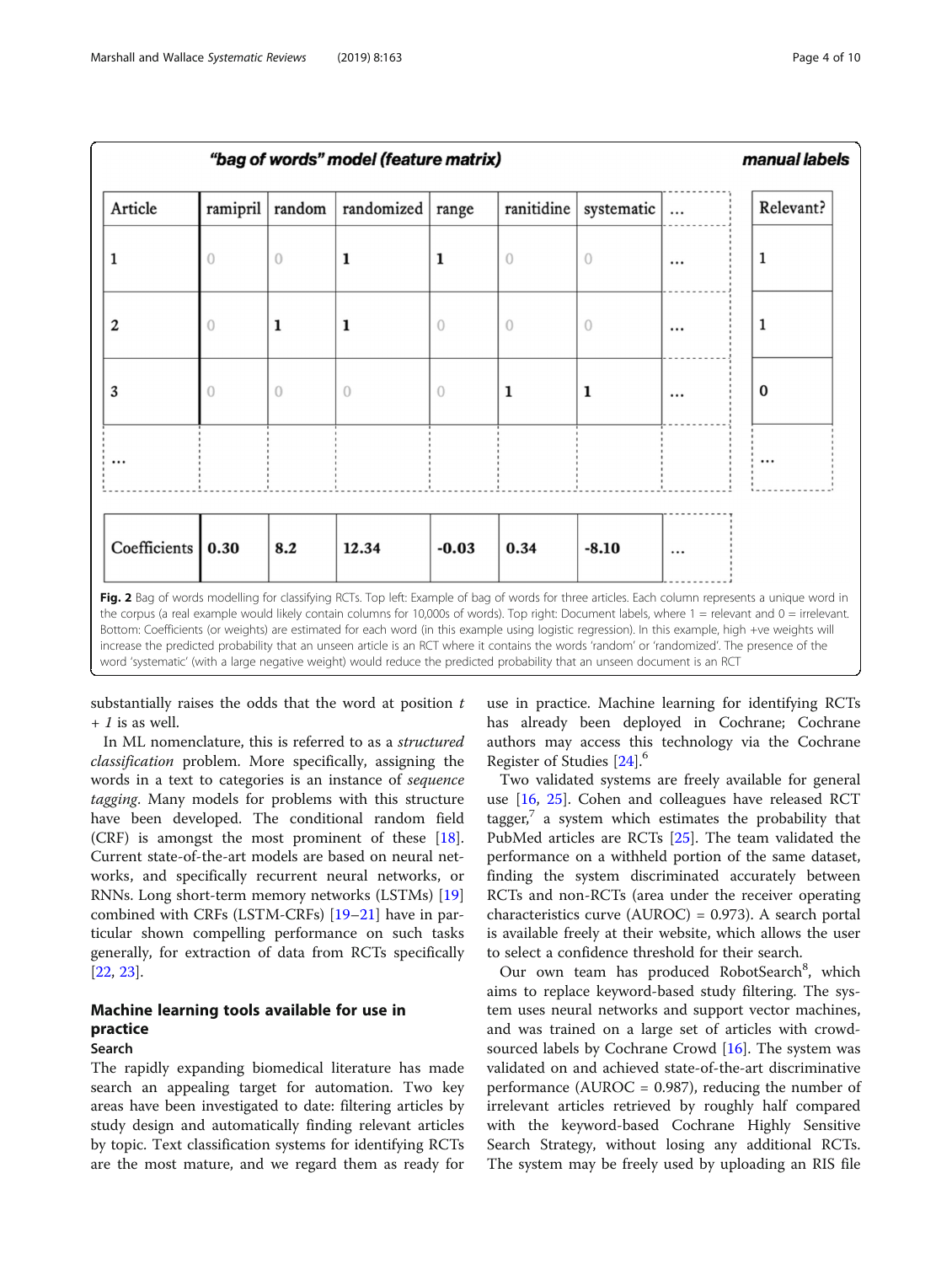<span id="page-4-0"></span>

to our website; a filtered file containing only the RCTs is then returned.

Study design classification is appealing for machine learning because it is a single, generalizable task: filtering RCTs is common across many systematic reviews. However, finding articles which meet other topic-specific inclusion criteria is review-specific and thus much more difficult—consider that it is unlikely that a systematic review with identical inclusion criteria would have been performed before, and even where it has been, it might yield up to several dozen articles to use a training data, compared with the thousands needed in a typical machine learning system. We discuss how a small set of relevant articles (typically obtained through screening a proportion of abstracts retrieved by a particular search) can seed a machine learning system to identify other relevant articles below.

A further application of machine learning in search is as a method for producing a semantic search engine, i.e. one in which the user can search by concept rather than by keyword. Such a system is akin to searching PubMed by MeSH terms (index terms from a standardized vocabulary, which have traditionally been applied manually by PubMed staff). However, such a manual approach has the obvious drawback of requiring extensive and ongoing manual annotation effort, especially in light of the exponentially increasing volume of articles to index. Even putting costs aside, manual annotation delays the indexing process, meaning the

most recent articles may not be retrievable. Thalia is a machine learning system (based on CRFs, reviewed above) that automatically indexes new PubMed articles daily for chemicals, diseases, drugs, genes, metabolites, proteins, species, and anatomical entities. This allows the indexes to be updated daily and provides a user interface to interact with the concepts identified [\[26](#page-8-0)].

Indeed, as of October 2018, PubMed itself has adopted a hybrid approach, where some articles are assigned MeSH terms automatically using their Medical Text Indexer (MTI) system [[27\]](#page-8-0), which uses a combination of machine learning and manually crafted rules to assign terms without human intervention [\[28\]](#page-8-0).

#### Screening

Machine learning systems for abstract screening have reached maturity; several such systems with high levels of accuracy are available for reviewers to use. In all of the available systems, human reviewers first need to screen a set of abstracts and then review the system recommendations. Such systems are thus semiautomatic, i.e. keep humans 'in-the-loop'. We show a typical workflow in Fig. [4.](#page-5-0)

After conducting a conventional search, retrieved abstracts are uploaded into the system (e.g. using the common RIS citation format). Next, a human reviewer manually screens a sample (often random) of the retrieved set. This continues until a 'sufficient' number of relevant articles have been identified such that a text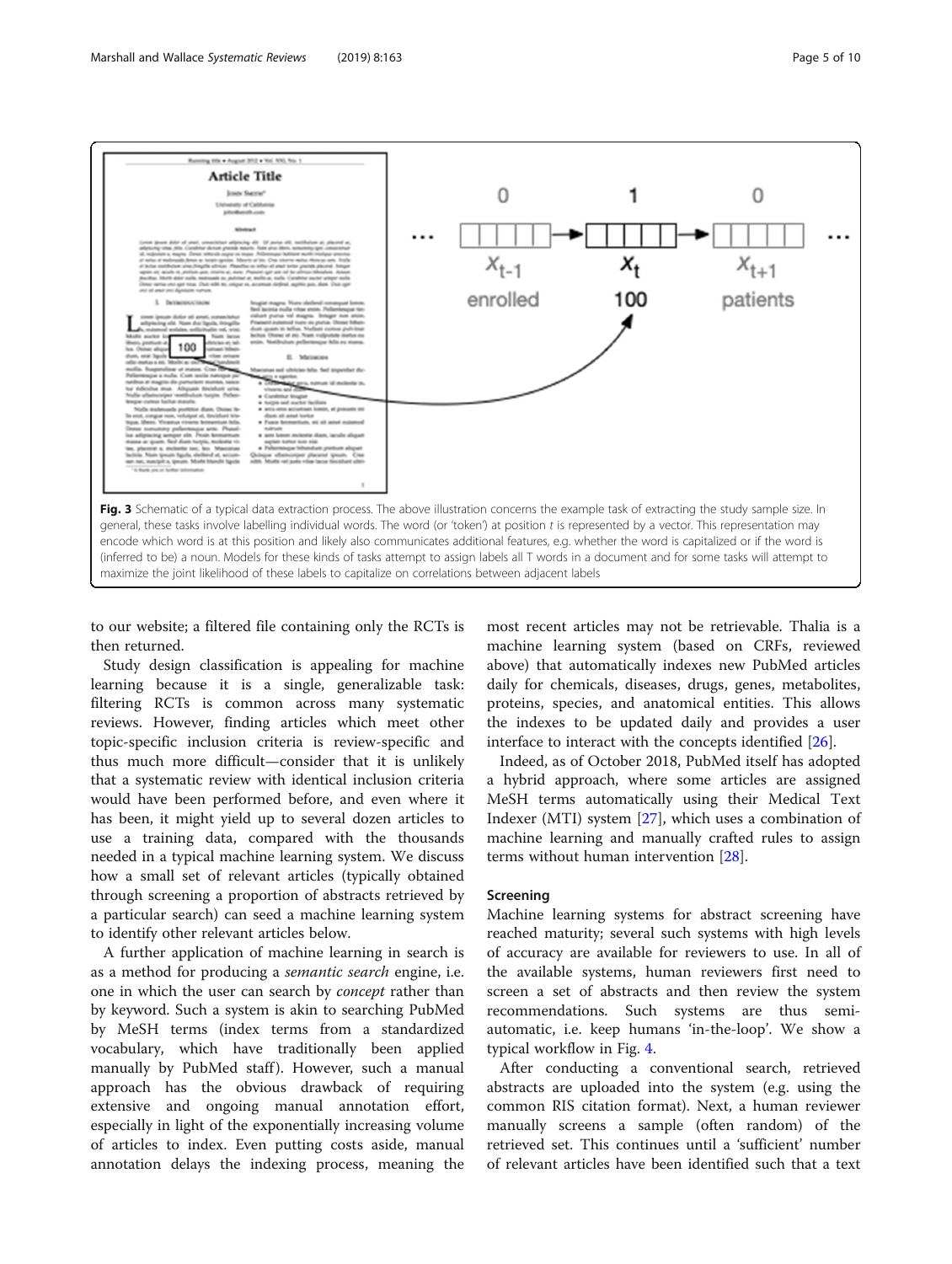<span id="page-5-0"></span>

classifier can be trained. (Exactly how many positive examples will suffice to achieve good predictive performance is an empirical question, but a conservative heuristic is about half of the retrieved set.) The system uses this classifier to predict the relevance of all unscreened abstracts, and these are reordered by rank. The human reviewer is hence presented with the most relevant articles first. This cycle then continues, with the documents being repeatedly re-ranked as additional abstracts are screened manually, until the human reviewer is satisfied that no further relevant articles are being screened.

This is a variant of active learning (AL) [\[29\]](#page-8-0). In AL approaches, the model selects which instances are to be labelled next, with the aim of maximizing predictive performance with minimal human supervision. Here, we have outlined a certainty-based AL criterion, in which the model prioritizes for labelling citations that it believes to be relevant (under its current model parameters). This AL approach is appropriate for the systematic review scenario, in light of the relatively small number of relevant abstracts that will exist in a given set under consideration. However a more standard, general approach is uncertainty sampling, wherein the model asks the human to label instances it is least certain about.

The key limitation of automated abstract screening is that it is not clear at which point it is 'safe' for the reviewer to stop manual screening. Moreover, this point will vary across reviews. Screening systems tend to rank articles by the likelihood of relevance, rather than simply providing definitive, dichotomized classifications. However, even low ranking articles have some non-zero probability of being relevant, and there remains the

possibility of missing a relevant article by stopping too early. (It is worth noting that all citations not retrieved via whatever initial search strategy is used to retrieve the candidate pool of articles implicitly assign zero probability to all other abstracts; this strong and arguably unwarranted assumption is often overlooked.) Empirical studies have found the optimal stopping point can vary substantially between different reviews; unfortunately, the optimal stopping point can only be determined definitively in retrospect once all abstracts have been screened. Currently available systems include Abstrackr [[30\]](#page-8-0), SWIFT-Review,<sup>9</sup> EPPI reviewer [[31\]](#page-8-0), and RobotAnalyst [[32](#page-8-0)] (see Table [1\)](#page-6-0).

#### Data extraction

There have now been many applications of data extraction to support systematic reviews; for a relatively recent survey of these, see [[9\]](#page-8-0). Yet despite advances, extraction technologies remain in formative stages and are not readily accessible by practitioners. For systematic reviews of RCTs, there exist only a few prototype platforms that make such technologies available (ExaCT [[33\]](#page-8-0) and RobotReviewer [[12,](#page-8-0) [34,](#page-8-0) [35\]](#page-8-0) being among these). For systematic reviews in the basic sciences, the UK National Centre for Text Mining (NaCTeM) has created a number of systems which use structured models to automatically extract concepts including genes and proteins, yeasts, and anatomical entities [[36\]](#page-8-0), amongst other ML-based text mining tools.<sup>10</sup>

ExaCT and RobotReviewer function in a similar way. The systems are trained on full-text articles, with sentences being manually labelled $11$  as being relevant (or not) to the characteristics of the studies. In practice, both systems over-retrieve candidate sentences (e.g.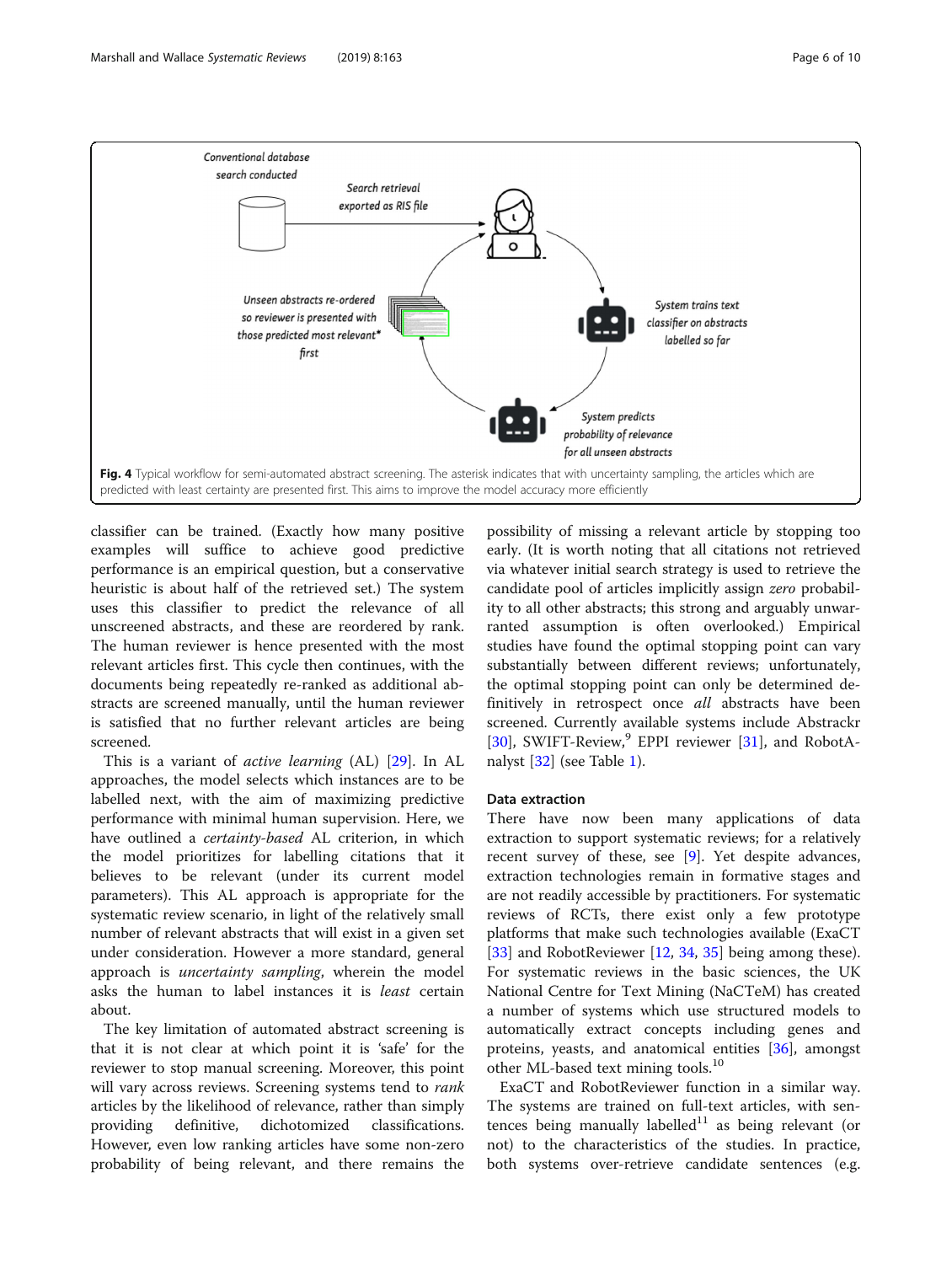|                                      | Example tools                                                                                                                                                                                                                                                                                                                           | Comments                                                                                                                                                                                                                                                                |
|--------------------------------------|-----------------------------------------------------------------------------------------------------------------------------------------------------------------------------------------------------------------------------------------------------------------------------------------------------------------------------------------|-------------------------------------------------------------------------------------------------------------------------------------------------------------------------------------------------------------------------------------------------------------------------|
| Search-<br>finding RCTs              | RobotSearch (https://robotsearch.vortext.systems)<br>Cochrane Register of Studies (https://community.cochrane.org/help/<br>tools-and-software/crs-cochrane-register-studies)<br>RCT tagger (http://arrowsmith.psych.uic.edu/cgi-bin/arrowsmith_uic/<br>RCT_Tagger.cgi)                                                                  | • Validated machine learning filters available for identifying<br>RCTs and suitable for fully automatic use<br>• Conventional topic-specific keyword search strategy still<br>needed<br>• No widely available tools for non-RCT design currently                        |
| Search-<br>literature<br>exploration | Thalia (http://nactem-copious.man.ac.uk/Thalia/)                                                                                                                                                                                                                                                                                        | Allows search of PubMed for concepts (i.e. chemicals, diseases,<br>drugs, genes, metabolites, proteins, species and anatomical<br>entities)                                                                                                                             |
| Screening                            | Abstrackr (http://abstrackr.cebm.brown.edu) [30]<br>EPPI reviewer (https://eppi.ioe.ac.uk/cms/er4) [31]<br>RobotAnalyst (http://www.nactem.ac.uk/robotanalyst/) [32]<br>SWIFT-Review (https://www.sciome.com/swift-review/)<br>Colandr (https://www.colandrapp.com)<br>Rayyan (https://rayyan.gcri.org)                                 | • Screening systems automatically sort a search retrieval by<br>relevance<br>• RobotAnalyst and SWIFT-Review also allow topic modelling,<br>where abstracts relating to similar topics are automatically<br>grouped, allowing the user to explore the search retrieval. |
| Data<br>extraction                   | ExaCT (http://exactdemo.iit.nrc.ca)<br>RobotReviewer (https://robotreviewer.vortext.systems)<br>NaCTeM text mining tools for automatically extracting concepts<br>relating to genes and proteins (NEMine), yeast metabolites (Yeast<br>MetaboliNER), and anatomical entities (AnatomyTagger) (http://www.<br>nactem.ac.uk/software.php) | • These prototype systems automatically extract data elements<br>(e.g. sample sizes, descriptions of PICO elements) from free-<br>texts.                                                                                                                                |
| <b>Bias</b><br>assessment            | RobotReviewer (https://robotreviewer.vortext.systems)                                                                                                                                                                                                                                                                                   | • Automatic assessment of biases in reports of RCTs<br>· System recommended for semi-automatic use (i.e. with<br>human reviewer checking and correcting the ML<br>suggestions)                                                                                          |

<span id="page-6-0"></span>Table 1 Examples of machine learning systems available for use in systematic reviews

ExaCT retrieves the five sentences predicted most likely, when the relevant information will generally reside in only one of them). The purpose of this behaviour is to maximize the likelihood that at least one of the sentences will be relevant. Thus, in practice, both systems would likely be used *semi-automatically* by a human reviewer. The reviewer would read the candidate sentences, choose those which were relevant, or consult the full-text paper where no relevant text was identified.

ExaCT uses RCT reports in HTML format and is designed to retrieve 21 characteristics relating to study design and reporting based on the CONSORT criteria. ExaCT additionally contains a set of rules to identify the words or phrase within a sentence which describe the characteristic of interest. In their evaluation, the ExaCT team found their system had very high recall (72% to 100% for the different variables collected) when the 5 most likely sentences were retrieved.

RobotReviewer takes RCT reports in PDF format and automatically retrieves sentences which describe the PICO (the population, intervention, comparator, and outcomes), and also text describing trial conduct relevant to biases (including the adequacy of the random sequence generation, the allocation concealment, and blinding, using the domains from the Cochrane Risk of Bias tool). RobotReviewer additionally classifies the article as being as to whether it is at 'low' risk of bias or not for each bias domain.

Validation studies of RobotReviewer have found that the article bias classifications (i.e. 'low' versus 'high/

unclear' risk of bias) are reasonable but less accurate than those in published Cochrane reviews [[12,](#page-8-0) [15](#page-8-0)]. However, the sentences identified were found to be similarly relevant to bias decisions as those in Cochrane reviews [\[12](#page-8-0)]. We therefore recommend that the system is used with manual input; that the output is treated as a suggestion rather than the final bias assessment. A webtool is available which highlights the text describing biases, and suggests a bias decision aiming to expedite the process compared with fully manual bias assessment.

One obstacle to better models for data extraction has been a dearth of training data for the task. Recall from above the ML systems rely on manual labels to estimate model parameters. Obtaining labels on individual words within documents to train extraction models is an expensive exercise. EXaCT, for example, was trained on a small set (132 total) of full-text articles. RobotReviewer was trained using a much larger dataset, but the 'labels' were induced semi-automatically, using a strategy known as 'distant supervision' [[35\]](#page-8-0). This means the annotations used for training were imperfect, thus introducing noise to the model. Recently, Nye et al. released the EBM-NLP dataset [[23\]](#page-8-0), which comprises  $\sim$  5000 abstracts of RCT reports manually annotated in detail. This may provide training data helpful for moving automated extraction models forward.

#### Synthesis

Although software tools that support the data synthesis component of reviews have long existed (especially for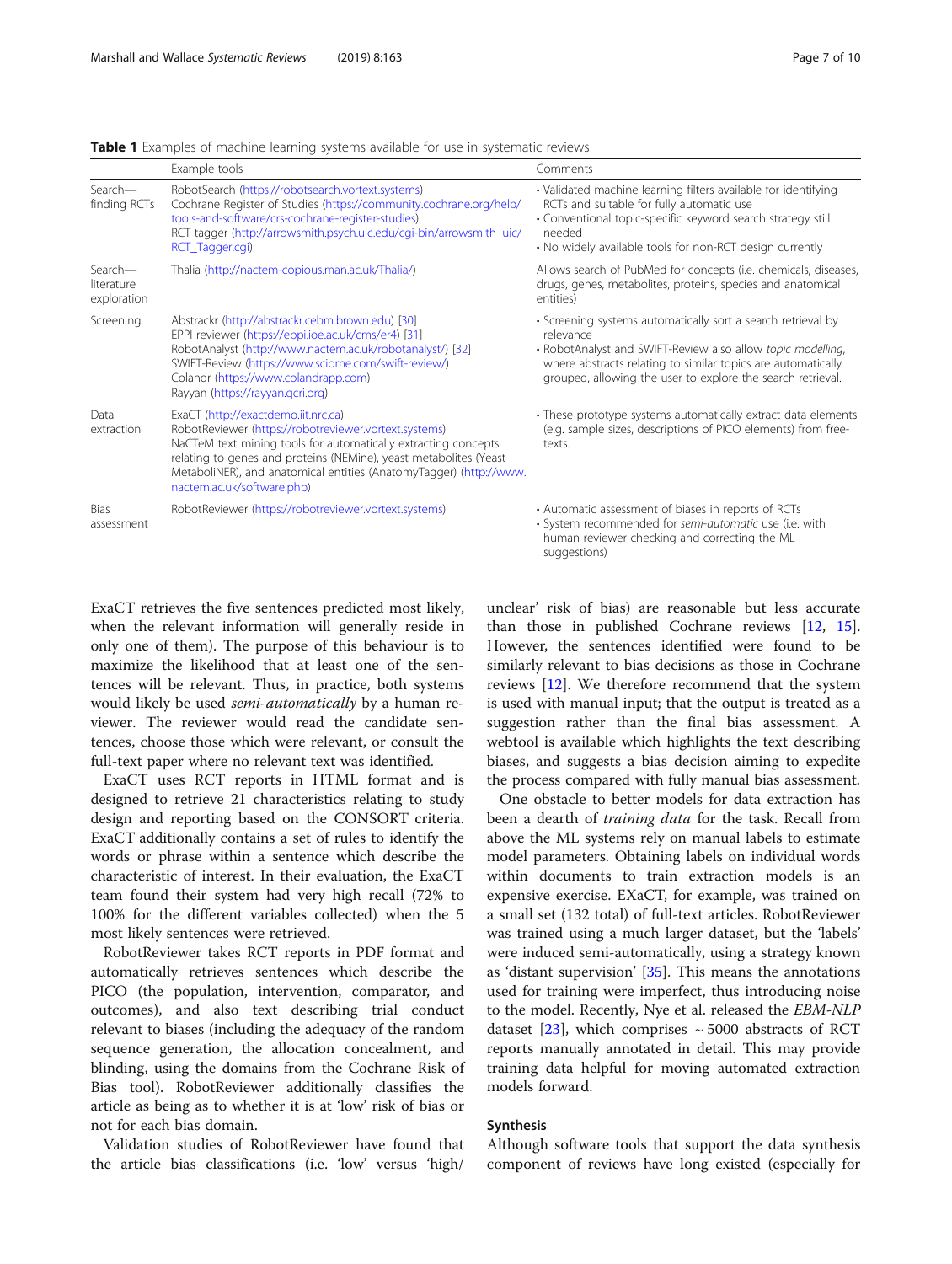performing meta-analysis), methods for automating this are beyond the capabilities of currently available ML and NLP tools. Nonetheless, research into these areas continues rapidly, and computational methods may allow new forms of synthesis unachievable manually, particularly around visualization [[37](#page-8-0), [38](#page-8-0)] and automatic summarization [[39,](#page-9-0) [40](#page-9-0)] of large volumes of research evidence.

#### Conclusions

The torrential volume of unstructured published evidence has rendered existing (rigorous, but manual) approaches to evidence synthesis increasingly costly and impractical. Consequently, researchers have developed methods that aim to semi-automate different steps of the evidence synthesis pipeline via machine learning. This remains an important research direction and has the potential to dramatically reduce the time required to produce standard evidence synthesis products.

At the time of writing, research into machine learning for systematic reviews has begun to mature, but many barriers to its practical use remain. Systematic reviews require very high accuracy in their methods, which may be difficult for automation to attain. Yet accuracy is not the only barrier to full automation. In areas with a degree of subjectivity (e.g. determining whether a trial is at risk of bias), readers are more likely to be reassured by the subjective but considered opinion of an expert human versus a machine. For these reasons, full automation remains a distant goal at present. The majority of the tools we present are designed as 'humanin-the-loop' systems: Their user interfaces allowing human reviewers to have the final say.

Most of the tools we encountered were written by academic groups involved in research into evidence synthesis and machine learning. Very often, these groups have produced prototype software to demonstrate a method. However, such prototypes do not age well: we commonly encountered broken web links, difficult to understand and slow user interfaces, and server errors.

For the research field, moving from the research prototypes currently available (e.g. RobotReviewer, ExaCT) to professionally maintained platforms remains an important problem to overcome. In our own experience as an academic team in this area, the resources needed for maintaining professional grade software (including bug fixes, server maintenance, and providing technical support) are difficult to obtain from fixed term academic grant funding, and the lifespan of software is typically many times longer than a grant funding period. Yet commercial software companies are unlikely to dedicate their own resources to adopting these machine learning methods unless there was a substantial demand from users.

Nonetheless, for the pioneering systematic review team, many of the methods described can be used now. Users should expect to remain fully involved in each step of the review and to deal with some rough edges of the software. Searching technologies that expedite retrieval of relevant articles (e.g. by screening out non-RCTs) are the most fully realized of the ML models reviewed here and are more accurate than conventional search filters. Tools for screening are accessible via usable software platforms (Abstrackr, RobotAnalyst, and EPPI reviewer) and could safely be used now as a second screener [[31\]](#page-8-0) or to prioritize abstracts for manual review. Data extraction tools are designed to assist the manual process, e.g. drawing the user's attention to relevant text or making *suggestions* to the user that they may validate, or change if needed. Piloting of some of these technologies by early adopters (with appropriate methodological caution) is likely the key next step toward gaining acceptance by the community.

#### **Endnotes**

#### <http://systematicreviewtools.com/>

<sup>2</sup>Variants of this approach include using word counts (i.e. the presence of the word 'trial' three times in a document would result in a number 3 in the associated column) or affording greater weight to more discriminative words (known as term frequency–inverse document frequency, or tf-idf)

<sup>3</sup>We note that while they remain relatively common, bag of words representations have been largely supplanted by dense 'embeddings' learned by neural networks. <sup>4</sup>

<sup>4</sup>This is a dot product.

<sup>5</sup>We refer the interested reader to our brief overview of these methods [[16](#page-8-0)] for classification and to Bishop [[17\]](#page-8-0) for a comprehensive, technical take.

6 <http://crsweb.cochrane.org>

7 [http://arrowsmith.psych.uic.edu/cgi-bin/arrowsmith\\_](http://arrowsmith.psych.uic.edu/cgi-bin/arrowsmith_uic/RCT_Tagger.cgi) [uic/RCT\\_Tagger.cgi](http://arrowsmith.psych.uic.edu/cgi-bin/arrowsmith_uic/RCT_Tagger.cgi) <sup>8</sup>

<https://robotsearch.vortext.systems/>

9 <https://www.sciome.com/swift-review/>

1[0http://www.nactem.ac.uk/](http://www.nactem.ac.uk/)

<sup>11</sup>More precisely, RobotReviewer generated labels that comprised our training data algorithmically.

#### Authors' contributions

The authors contributed equally to the conception and writing of the manuscript. All authors read and approved the final manuscript.

#### Authors' information

Iain Marshall is a Clinical Academic Fellow in the School of Population Health & Environmental Sciences, Faculty of Life Sciences and Medicine, King's College London, 3rd Floor, Addison House, Guy's Campus, London SE1 1UL. Email: iain.marshall@kcl.ac.uk

Byron Wallace is faculty in the College of Computer and Information Science, Northeastern University, 440 Huntington Ave #202, Boston, MA 02115. Email: [b.wallace@northeastern.edu](mailto:b.wallace@northeastern.edu)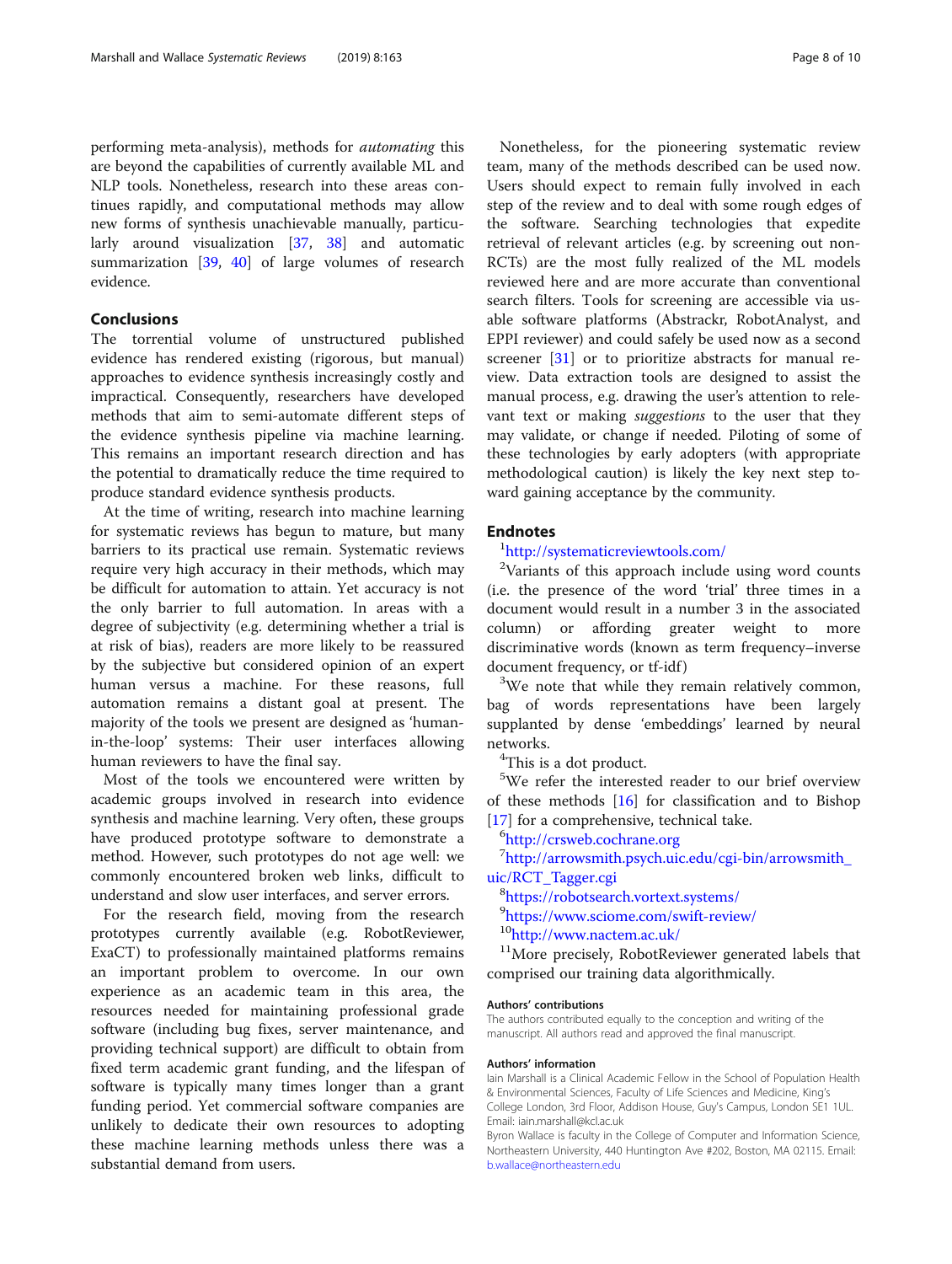#### <span id="page-8-0"></span>Funding

UK Medical Research Council (MRC), through its Skills Development Fellowship program, grant MR/N015185/1 (IJM); National Library of Medicine, grant: R01-LM012086-01A1 (both IJM and BCW).

#### Availability of data and materials

Not applicable.

Ethics approval and consent to participate Not applicable.

#### Consent for publication

We consent.

#### Competing interests

The authors declare that they have no competing interests.

#### Author details

<sup>1</sup>School of Population Health & Environmental Sciences, Faculty of Life Sciences and Medicine, King's College London, 3rd Floor, Addison House, Guy's Campus, London SE1 1UL, UK. <sup>2</sup>Khoury College of Computer Sciences, Northeastern University, 202 WVH, 360 Huntington Avenue, Boston, MA 02115, USA.

#### Received: 18 January 2019 Accepted: 24 June 2019 Published online: 11 July 2019

#### References

- 1. Bastian H, Glasziou P, Chalmers I. Seventy-five trials and eleven systematic reviews a day: how will we ever keep up? PLoS Med. 2010;7:e1000326.
- 2. Allen IE, Olkin I. Estimating time to conduct a meta-analysis from number of citations retrieved. JAMA. 1999;282:634–5.
- 3. Borah R, Brown AW, Capers PL, Kaiser KA. Analysis of the time and workers needed to conduct systematic reviews of medical interventions using data from the PROSPERO registry. BMJ Open. 2017;7:e012545.
- 4. Johnston E. How quickly do systematic reviews go out of date? A survival analysis. J Emerg Med. 2008;34:231.
- 5. Tsafnat G, Dunn A, Glasziou P, Coiera E. The automation of systematic reviews. BMJ. 2013;346:–f139.
- 6. O'Connor AM, Tsafnat G, Gilbert SB, Thayer KA, Wolfe MS. Moving toward the automation of the systematic review process: a summary of discussions at the second meeting of International Collaboration for the Automation of Systematic Reviews (ICASR). Syst Rev. 2018;7:3.
- 7. Thomas J, Noel-Storr A, Marshall I, Wallace B, McDonald S, Mavergames C, et al. Living systematic reviews: 2. Combining human and machine effort. J Clin Epidemiol. 2017;91:31–7.
- 8. Wallace BC, Dahabreh IJ, Schmid CH, Lau J, Trikalinos TA. Modernizing evidence synthesis for evidence-based medicine. Clinical Decision Support; 2014. p. 339–61.
- 9. Jonnalagadda SR, Goyal P, Huffman MD. Automating data extraction in systematic reviews: a systematic review. Syst Rev. 2015;4:78.
- 10. O'Mara-Eves A, Thomas J, McNaught J, Miwa M, Ananiadou S. Using text mining for study identification in systematic reviews: a systematic review of current approaches. Syst Rev. 2015;4:5.
- 11. Marshall C, Brereton P. Systematic review toolbox: a catalogue of tools to support systematic reviews. In: Proceedings of the 19th International Conference on Evaluation and Assessment in Software Engineering: ACM; 2015. p. 23.
- 12. Marshall IJ, Kuiper J, Wallace BC. RobotReviewer: evaluation of a system for automatically assessing bias in clinical trials. J Am Med Inform Assoc. 2016; 23:193–201.
- 13. Goldberg Y, Levy O. word2vec explained: deriving Mikolov et al.'s negativesampling word-embedding method; 2014. p. 1–5.
- 14. Joachims T. Text categorization with support vector machines: learning with many relevant features. In: Nédellec C, Rouveirol C, editors. Machine learning: ECML-98. Berlin, Heidelberg: Springer Berlin Heidelberg; 1998.
- 15. Zhang Y, Marshall I, Wallace BC. Rationale-augmented convolutional neural networks for text classification. Proc Conf Empir Methods Nat Lang Process. 2016;2016:795–804.
- 16. Marshall IJ, Noel-Storr A, Kuiper J, Thomas J, Wallace BC. Machine learning for identifying randomized controlled trials: an evaluation and practitioner's guide. Res Synth Methods. 2018; Available from: [https://doi.org/10.1002/](https://doi.org/10.1002/jrsm.1287) irsm.1287
- 17. Bishop CM. Pattern recognition and machine learning. Springer New York; 2016.
- 18. Sutton C, McCallum A. An introduction to conditional random fields: Now Pub; 2012.
- 19. Hochreiter S, Schmidhuber J. Long short-term memory. Neural Comput. 1997;9:1735–80.
- 20. Ma X, Hovy E. End-to-end sequence labeling via bi-directional LSTM-CNNs-CRF. Proceedings of the 54th Annual Meeting of the Association for Computational Linguistics (Volume 1: Long Papers). 2016. Available from: http://dx.doi.org/10.18653/v1/p16-1101
- 21. Lample G, Ballesteros M, Subramanian S, Kawakami K, Dyer C. Neural architectures for named entity recognition. Proceedings of the 2016 Conference of the North American Chapter of the Association for Computational Linguistics: Human Language Technologies. 2016. Available from: http://dx.doi.org/10.18653/v1/n16-1030
- 22. Patel R, Yang Y, Marshall I, Nenkova A, Wallace BC. Syntactic patterns improve information extraction for medical search. Proc Conf. 2018;2018:  $371 - 7$
- 23. Nye B, Jessy Li J, Patel R, Yang Y, Marshall IJ, Nenkova A, et al. A corpus with multi-level annotations of patients, interventions and outcomes to support language processing for medical literature. Proc Conf Assoc Comput Linguist Meet. 2018;2018:197–207.
- 24. Wallace BC, Noel-Storr A, Marshall IJ, Cohen AM, Smalheiser NR, Thomas J. Identifying reports of randomized controlled trials (RCTs) via a hybrid machine learning and crowdsourcing approach. J Am Med Inform Assoc. 2017;24:1165–8.
- 25. Cohen AM, Smalheiser NR, McDonagh MS, Yu C, Adams CE, Davis JM, et al. Automated confidence ranked classification of randomized controlled trial articles: an aid to evidence-based medicine. J Am Med Inform Assoc. 2015; 22:707–17.
- 26. Soto, Axel J, Przybyła P, Ananiadou S. "Thalia: Semantic Search Engine for Biomedical Abstracts." Bioinformatics. 2019;35(10):1799-1801.
- 27. Incorporating Values for Indexing Method in MEDLINE/PubMed XML. NLM Technical Bulletin. U.S. National Library of Medicine; 2018 [cited 2019 Jan 18]; Available from: [https://www.nlm.nih.gov/pubs/techbull/ja18/ja18\\_](https://www.nlm.nih.gov/pubs/techbull/ja18/ja18_indexing_method.html) [indexing\\_method.html](https://www.nlm.nih.gov/pubs/techbull/ja18/ja18_indexing_method.html)
- 28. Mork J, Aronson A, Demner-Fushman D. 12 years on is the NLM medical text indexer still useful and relevant? J Biomed Semantics. 2017;8:8.
- 29. Settles B. Active learning. Synthesis lectures on artificial intelligence and machine learning. 2012;6:1–114.
- 30. Wallace BC, Small K, Brodley CE, Lau J, Trikalinos TA. Deploying an interactive machine learning system in an evidence-based practice center: Abstrackr. Proceedings of the 2Nd ACM SIGHIT International Health Informatics Symposium. New York: ACM; 2012. p. 819–24.
- 31. Shemilt I, Khan N, Park S, Thomas J. Use of cost-effectiveness analysis to compare the efficiency of study identification methods in systematic reviews. Syst Rev. 2016;5:140.
- 32. Przybyła P, Brockmeier AJ, Kontonatsios G, Le Pogam M-A, McNaught J, von Elm E, et al. Prioritising references for systematic reviews with RobotAnalyst: a user study. Res Synth Methods. 2018;9:470–88.
- 33. Kiritchenko S, de Bruijn B, Carini S, Martin J, Sim I. ExaCT: automatic extraction of clinical trial characteristics from journal publications. BMC Med Inform Decis Mak. 2010;10:56.
- 34. Marshall IJ, Kuiper J, Banner E, Wallace BC. Automating biomedical evidence synthesis: RobotReviewer. Proc Conf Assoc Comput Linguist Meet. 2017; 2017:7–12.
- 35. Wallace BC, Kuiper J, Sharma A, Zhu MB, Marshall IJ. Extracting PICO sentences from clinical trial reports using supervised distant supervision. J Mach Learn Res. 2016;17:1–25.
- 36. Pyysalo S, Ananiadou S. Anatomical entity mention recognition at literature scale. Bioinformatics. 2014;30:868–75.
- 37. Mo Y, Kontonatsios G, Ananiadou S. Supporting systematic reviews using LDA-based document representations. Syst Rev. 2015;4:172.
- 38. Mu T, Goulermas YJ, Ananiadou S. Data visualization with structural control of global cohort and local data neighborhoods. IEEE Trans Pattern Anal Mach Intell. 2017; Available from: http://dx.doi.org/10.1109/TPAMI.2017. 2715806